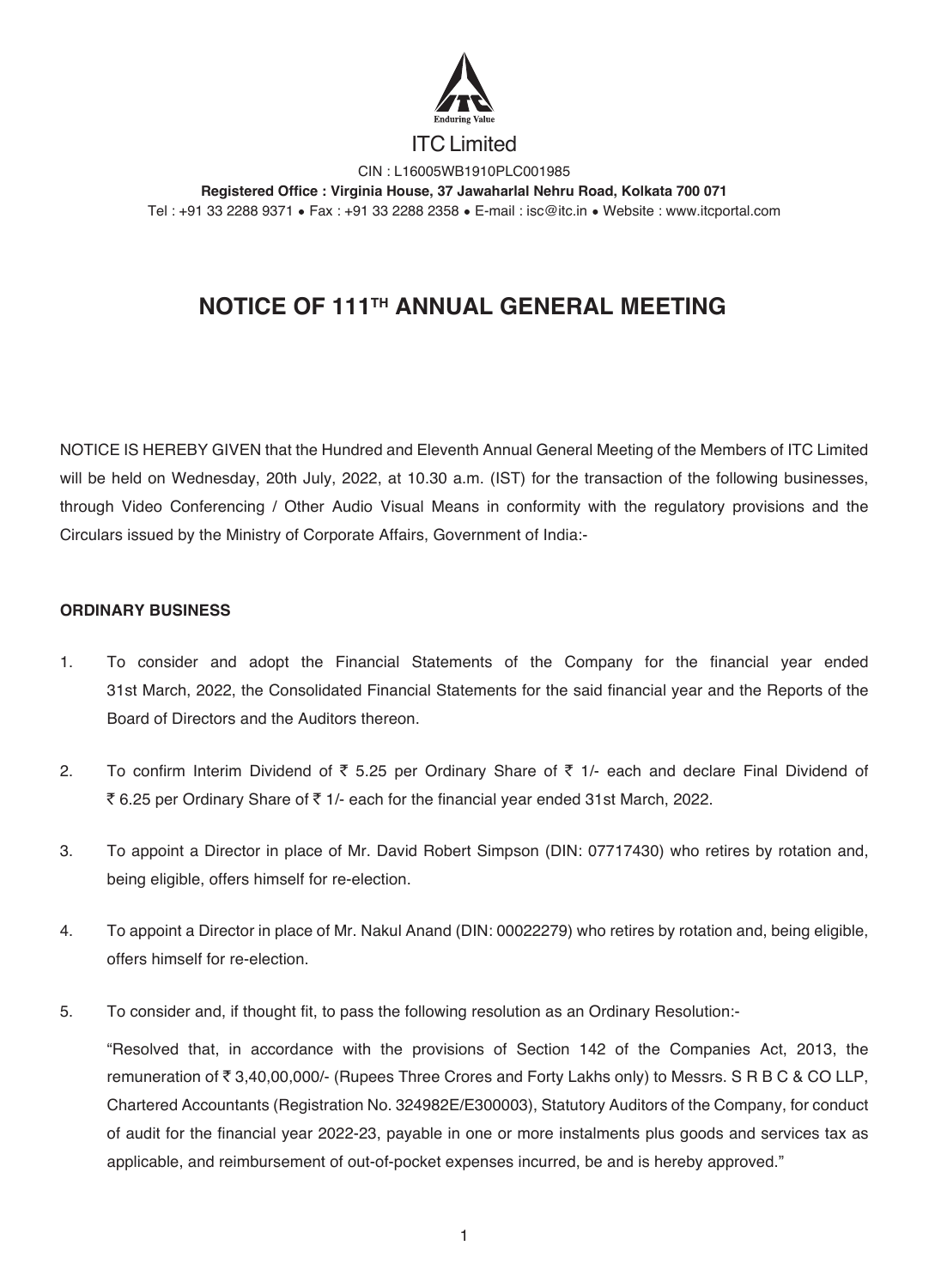

# **SPECIAL BUSINESS**

6. To consider and, if thought fit, to pass the following resolution as an Ordinary Resolution:-

 "Resolved that, in accordance with the provisions of Sections 196 and 197 of the Companies Act, 2013, Mr. Supratim Dutta (DIN: 01804345) be and is hereby appointed a Director, liable to retire by rotation, and also a Wholetime Director of the Company for a period of three years with effect from 22nd July, 2022, or till such earlier date to conform with the policy on retirement and as may be determined by the Board of Directors of the Company and / or by any applicable statutes, rules, regulations or guidelines, on such remuneration as set out in the Explanatory Statement annexed to the Notice convening this Meeting."

7. To consider and, if thought fit, to pass the following resolution as an Ordinary Resolution:-

 "Resolved that, in accordance with the provisions of Section 197 of the Companies Act, 2013, consent be and is hereby accorded to variation in the terms of remuneration payable to Mr. Sanjiv Puri, Chairman & Managing Director, and Messrs. Nakul Anand and Sumant Bhargavan, Wholetime Directors, with effect from 1st October, 2022, as set out in the Explanatory Statement annexed to the Notice convening this Meeting."

8. To consider and, if thought fit, to pass the following resolution as an Ordinary Resolution:-

"Resolved that, in accordance with the provisions of Regulation 23 of the Securities and Exchange Board of India (Listing Obligations and Disclosure Requirements) Regulations, 2015 ('Listing Regulations'), consent be and is hereby accorded to the Company for entering into and / or continuing to enter into transactions with British American Tobacco (GLP) Limited, United Kingdom ('BAT GLP'), a related party under Regulation 2(1)(zb) of the Listing Regulations, for sale of unmanufactured tobacco of Indian origin, purchase of unmanufactured tobacco of international origins, storage / holding charges etc., as set out in the Explanatory Statement annexed to the Notice convening this Meeting and on such terms and conditions as may be mutually agreed between the parties, such that the maximum value of the transactions with BAT GLP, in the aggregate, does not exceed  $\bar{\tau}$  2,000 crores (Rupees Two Thousand Crores only) during the financial year 2022-23.

 Resolved further that the Board of Directors of the Company ('the Board', which term shall be deemed to include the Audit Committee) be and is hereby authorised to perform and execute all such acts, deeds, matters and things, including delegation of all or any of the powers conferred herein, as may be deemed necessary, proper or expedient to give effect to this resolution and for the matters connected therewith or incidental thereto, and also to settle any issue, question, difficulty or doubt that may arise in this regard as the Board in its absolute discretion may deem fit or desirable, subject to compliance with the applicable laws and regulations, without the Board being required to seek any further consent / approval of the Members."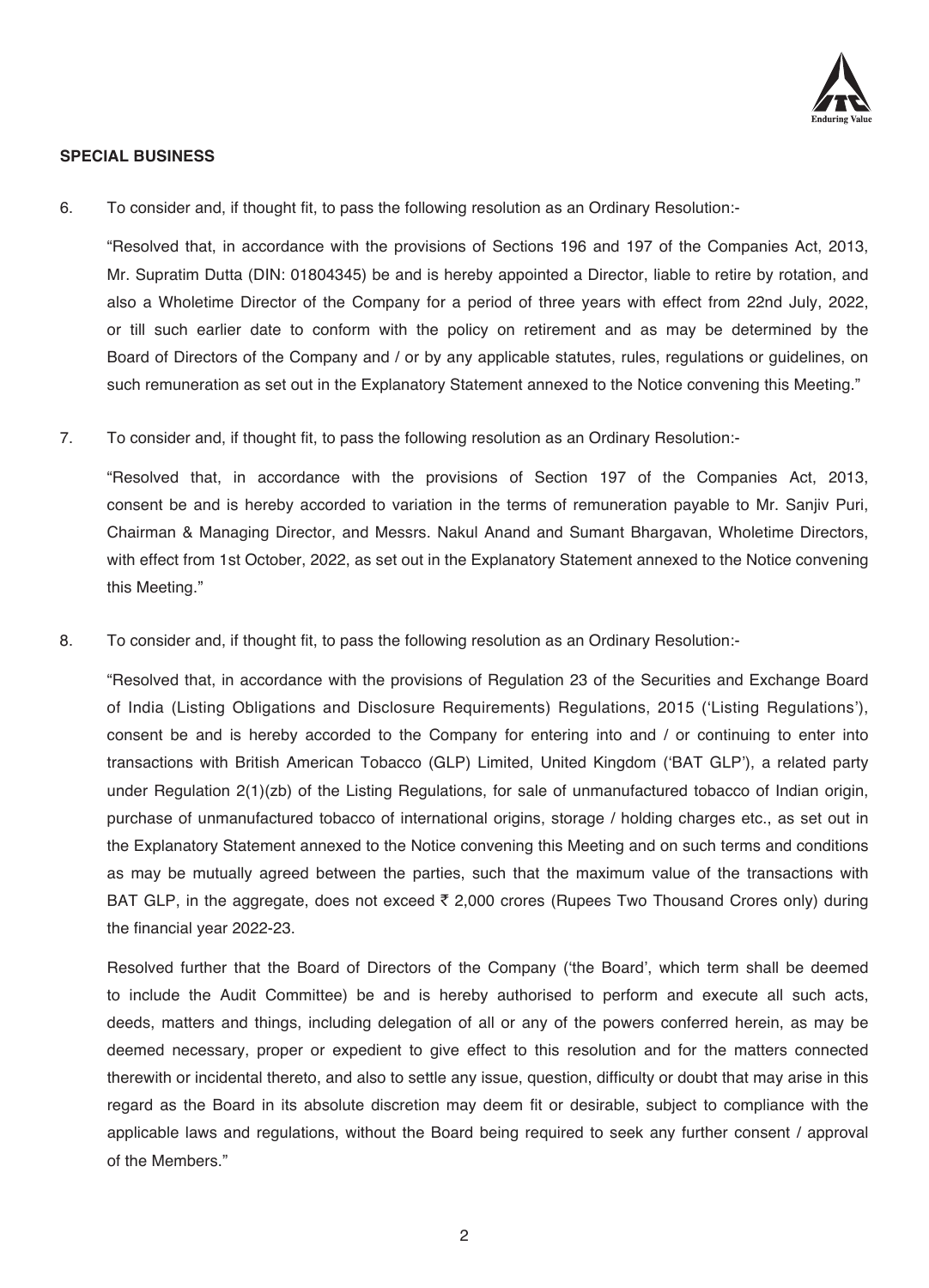

9. To consider and, if thought fit, to pass the following resolution as an Ordinary Resolution:-

 "Resolved that, in accordance with the provisions of Section 148 of the Companies Act, 2013, the remuneration of Messrs. ABK & Associates, Cost Accountants, appointed by the Board of Directors of the Company as the Cost Auditors to conduct audit of cost records maintained by the Company in respect of 'Wood Pulp' and 'Paper and Paperboard' products for the financial year 2022-23, at  $\bar{\tau}$  4,50,000/- (Rupees Four Lakhs and Fifty Thousand only) plus goods and services tax as applicable, and reimbursement of out-of-pocket expenses incurred, be and is hereby ratified."

10. To consider and, if thought fit, to pass the following resolution as an Ordinary Resolution:-

 "Resolved that, in accordance with the provisions of Section 148 of the Companies Act, 2013, the remuneration of Messrs. S. Mahadevan & Co., Cost Accountants, appointed by the Board of Directors of the Company as the Cost Auditors to conduct audit of cost records maintained in respect of all applicable products of the Company, other than 'Wood Pulp' and 'Paper and Paperboard' products, for the financial year 2022-23, at ` 6,50,000/- (Rupees Six Lakhs and Fifty Thousand only) plus goods and services tax as applicable, and reimbursement of out-of-pocket expenses incurred, be and is hereby ratified."

The Record Date fixed for the purpose of determining entitlement of the Members to the Final Dividend for the financial year ended 31st March, 2022 is **Saturday, 28th May, 2022**, and such Dividend, if declared, will be paid between **Friday, 22nd July, 2022** and **Tuesday, 26th July, 2022** to those Members entitled thereto.

By Order of the Board ITC Limited R. K. Singhi Executive Vice President & Dated : 18th May, 2022. Company Secretary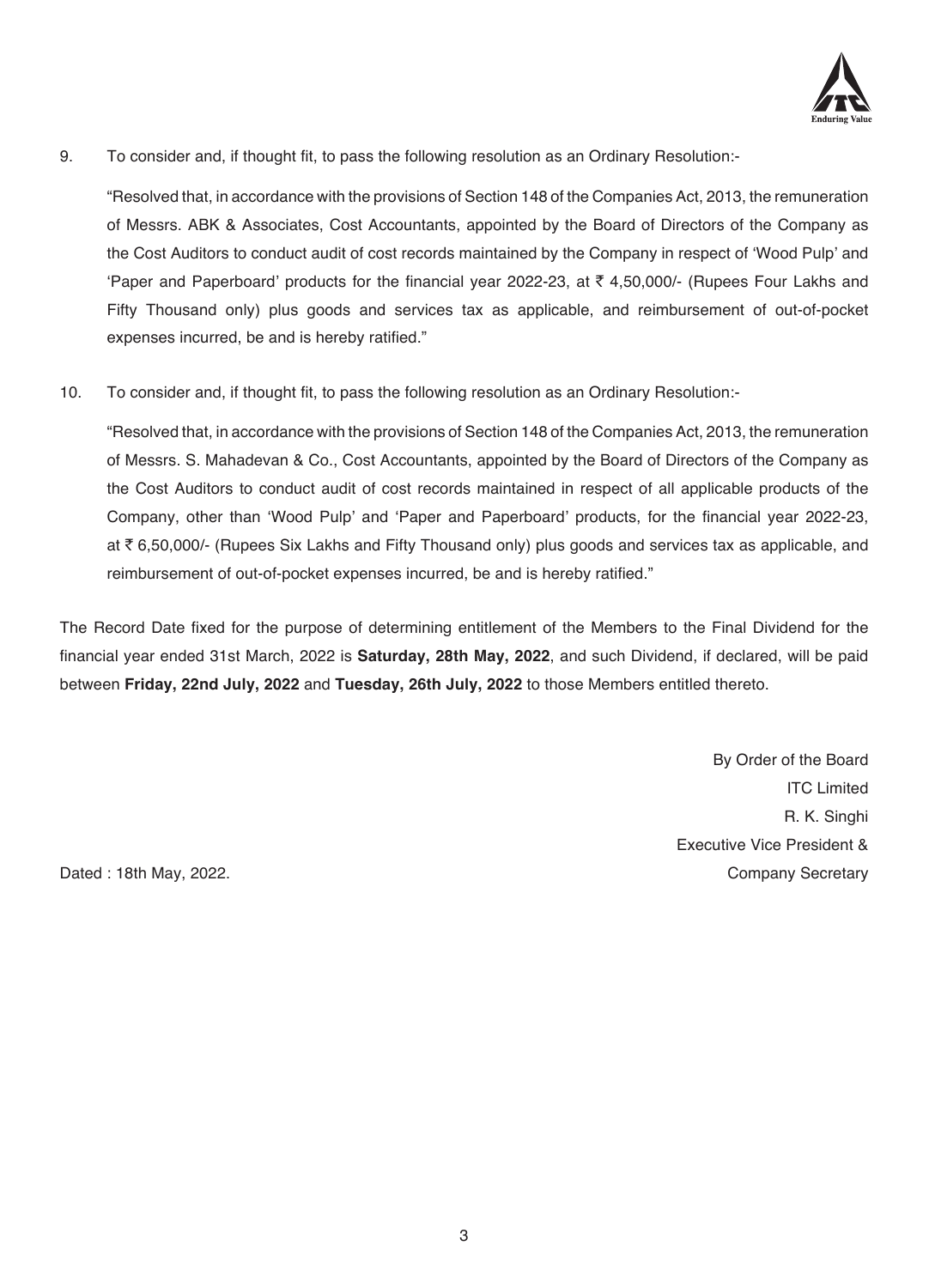

# **NOTES:**

- (i) Explanatory Statement, pursuant to Section 102 of the Companies Act, 2013 ('the Act'), relating to the Special Business to be transacted at this Annual General Meeting ('AGM') is annexed.
- (ii) Since this AGM will be held through Video Conferencing ('VC') / Other Audio Visual Means ('OAVM'), (a) Members will not be able to appoint proxies for the meeting, and (b) Attendance Slip & Route Map are not annexed to this Notice.
- (iii) Corporate Members are requested to send a certified copy of the Board Resolution authorising their representative to attend this AGM, pursuant to Section 113 of the Act, through **e-mail at isc@itc.in**, or by **post to the Investor Service Centre of the Company** ('ISC') at 37 Jawaharlal Nehru Road, Kolkata 700 071.
- (iv) In terms of Section 108 of the Act read with Rule 20 of the Companies (Management and Administration) Rules, 2014, the Resolutions for consideration at this AGM will be transacted through remote e-voting (i.e. facility to cast vote prior to the AGM) and also e-voting during the AGM, for which purpose the Board of Directors of the Company ('the Board') have engaged the services of National Securities Depository Limited ('NSDL'). The Board has appointed Mr. R. L. Auddy, Senior Solicitor and Partner, Messrs. Sandersons & Morgans, Advocates & Solicitors, as the Scrutinizer to scrutinize the process of e-voting.
- (v) **Remote e-voting will commence at 10.00 a.m. on Friday, 15th July, 2022 and will end at 5.00 p.m. on Tuesday, 19th July, 2022**, when remote e-voting will be blocked by NSDL.
- (vi) Voting rights will be reckoned on the paid-up value of shares registered in the name of the Members on **Wednesday, 13th July, 2022 (cut-off date)**. Only those Members whose names are recorded in the Register of Members of the Company or in the Register of Beneficial Owners maintained by the Depositories as on the cut-off date will be entitled to cast their votes by remote e-voting or e-voting during the AGM. Those who are not Members on the cut-off date should accordingly treat this Notice as for information purposes only.
- (vii) Pursuant to the Income-tax Act, 1961, dividend income is taxable in the hands of the Members and the Company is required to deduct tax at source from such dividend at the prescribed rates. A communication providing detailed information & instructions with respect to tax on the Final Dividend for the financial year ended 31st March, 2022 is being sent separately to the Members.
- (viii) Unclaimed dividend for the financial year ended 31st March, 2015 and the shares in respect of which dividend entitlements remain unclaimed for seven consecutive years will be due for transfer to the Investor Education and Protection Fund of the Central Government on 5th September, 2022, pursuant to Section 124 of the Act read with the Investor Education and Protection Fund Authority (Accounting, Audit, Transfer and Refund) Rules, 2016. Members are requested to claim the said dividend, details of which are available on the Company's corporate website at **http://info-dividend-shares.itcportal.com/popup\_new.aspx** . ISC will not be able to entertain any claim received after 2nd September, 2022 in respect of the same.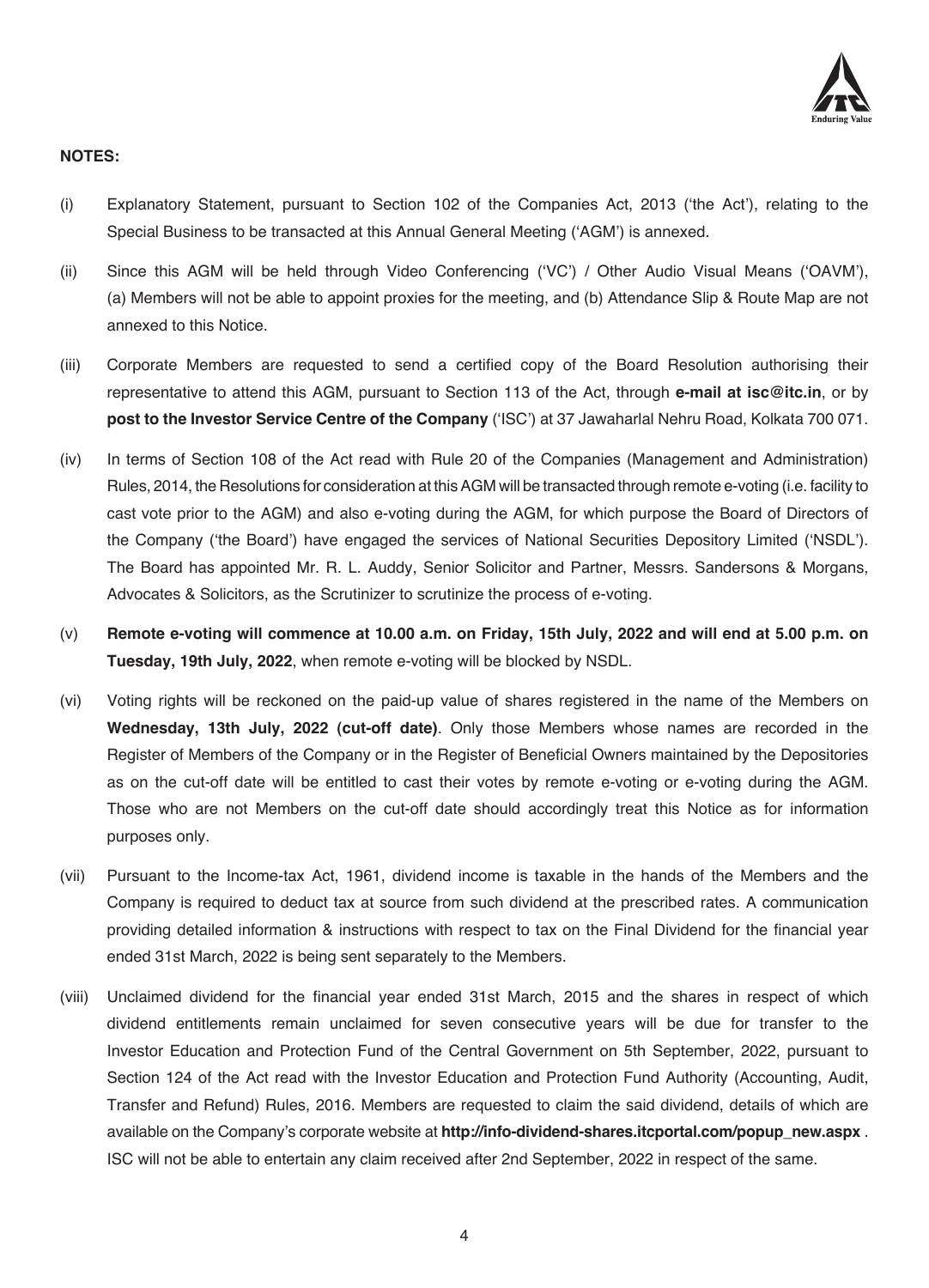

- (ix) In conformity with the applicable regulatory requirements, the Notice of this AGM and the Report and Accounts 2022 are being sent only through electronic mode to those Members who have registered their e-mail addresses with the Company or with the Depositories.
- (x) Members who hold shares in the certificate form or who have not registered their e-mail addresses with the Company or with the Depositories and wish to receive the AGM Notice and the Report and Accounts 2022, or participate in the AGM, or cast their votes through remote e-voting or e-voting during the meeting, are required to register their e-mail addresses with the Company at **https://eform.itcportal.com** . Alternatively, Members may send a letter requesting for registration of their e-mail addresses, mentioning their name and DP ID & Client ID / folio number, through **e-mail at isc@itc.in** or by **post to ISC**. Detailed instructions for participating in the AGM and for voting are provided hereunder.
- (xi) Members who would like to express their views or ask questions with respect to the agenda items of the meeting will be required to register themselves as speaker by sending e-mail to the Executive Vice President & Company Secretary at **itcagm2022@itc.in** from their registered e-mail address, mentioning their name, DP ID & Client ID / folio number and mobile number. Only those Members who have registered themselves as speaker by 10.30 a.m. on Saturday, 16th July, 2022 will be able to speak at the meeting. The Company reserves the right to restrict the number of questions and number of speakers, depending upon availability of time, for smooth conduct of the AGM.

 Further, Members who would like to have their questions / queries responded to during the AGM are requested to send such questions / queries in advance within the aforesaid time period.

- (xii) The Register of Directors and Key Managerial Personnel and their shareholding under Section 170 of the Act, the Register of contracts with related party, and contracts and bodies etc. in which Directors are interested under Section 189 of the Act, and the Certificate from the Secretarial Auditors in respect of the Company's Employee Stock Option Schemes will remain available for inspection through electronic mode during the AGM, for which purpose Members are required to send an e-mail to the Executive Vice President & Company Secretary at **itcagm2022@itc.in** .
- (xiii) The Company, in compliance with the Securities and Exchange Board of India (Listing Obligations and Disclosure Requirements) Regulations, 2015, will be webcasting the proceedings of the AGM on its corporate website **www.itcportal.com** .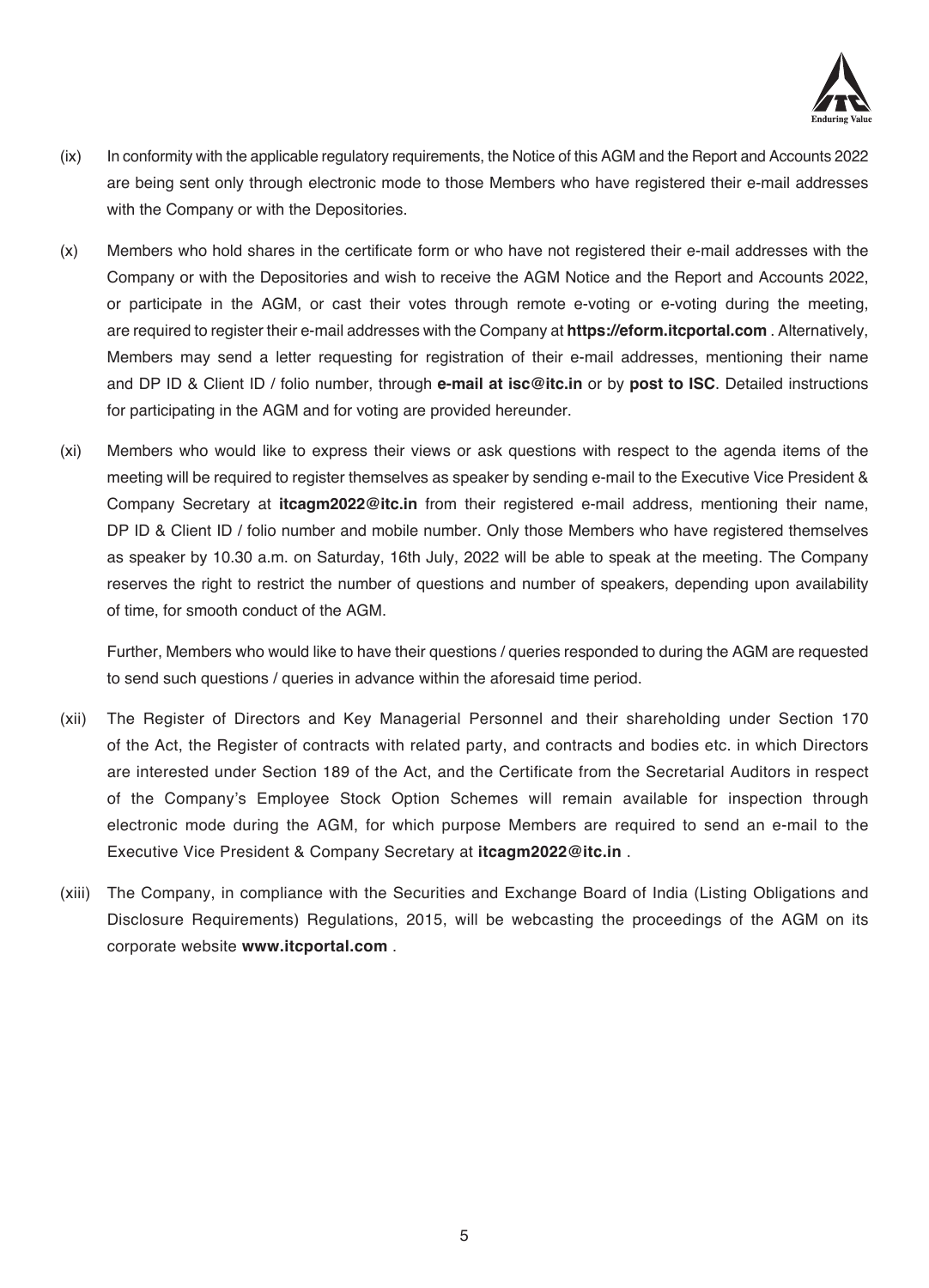

# **I. Instructions for attending the AGM through VC / OAVM**

(a) Members who wish to attend this AGM through VC / OAVM are requested to follow the steps enumerated under (II) below for login to the NSDL e-voting system.

 After login, click on the '**VC / OAVM**' link appearing under '**Join Meeting**' against the Electronic Voting Event Number ('EVEN') of ITC Limited.

- (b) The facility for the Members to join this AGM through VC / OAVM will be available from 30 minutes before the time scheduled for the meeting and may close not earlier than 30 minutes after the commencement of the meeting.
- (c) Members are requested to login to the NSDL e-voting system using their laptops / desktops / tablets with stable Wi-Fi or LAN connection for better experience. Members logging in from mobile devices or through laptops / desktops / tablets connecting via mobile hotspot or with low bandwidth, may experience audio / video loss due to fluctuation in their respective network.

# **II. Instructions for remote e-voting**

### **Step 1: Access to NSDL e-voting website**

**(A) For Individual Members holding shares in dematerialised form:**

For Members holding shares in demat account with NSDL

- **If you are registered for NSDL 'IDeAS' facility**, you are required to follow the below-mentioned steps:
	- (a) Launch internet browser by typing the URL: **https://eservices.nsdl.com** and click on '**Beneficial Owner**' tab under the 'IDeAS' section.
	- (b) Insert your existing user ID, password and the verification code as shown on the screen.
	- (c) After login, click on '**Access to e-voting**' under value added services and you will be able to see the e-voting page.
	- (d) Click on '**evote**' link available against ITC Limited or '**e-voting service provider NSDL**' and proceed to Step 2 to cast your vote.
- **If you are not registered for 'IDeAS'**, you are required to follow the below-mentioned steps:
	- (a) Launch internet browser by typing the URL: **https://evoting.nsdl.com** and click on '**Shareholder / Member Login**'.
	- (b) Insert your existing user ID, password / OTP and the verification code as shown on the screen, and agree to the terms and conditions by clicking the box.
	- (c) After authentication, you will be re-directed to NSDL e-services website wherein you will be able to see the e-voting page.
	- (d) Click on '**evote**' link available against ITC Limited or '**e-voting service provider NSDL**' and proceed to Step 2 to cast your vote.

For Members holding shares in demat account with Central Depository Services (India) Limited ('CDSL')

- **If you are registered for CDSL 'Easi / Easiest' facility**, you are required to follow the below-mentioned steps:
	- (a) Login at **www.cdslindia.com** and click on '**New System Myeasi**', or launch internet browser by typing the URL: **https://web.cdslindia.com/myeasi/home/login** .
	- (b) Insert your existing user ID and password.
	- (c) After login, you will be able to view the e-voting menu.
	- (d) Click on '**evote**' link available against ITC Limited or '**e-voting service provider NSDL**' and proceed to Step 2 to cast your vote.
- You can also directly access the e-voting page by clicking on '**E Voting**' on the home page of **www.cdslindia.com** with your demat account number and PAN.

 After OTP based authentication, you will be provided link for '**evoting**' against ITC Limited or '**e-voting service provider - NSDL**'. Click on the link and proceed to Step 2 to cast your vote.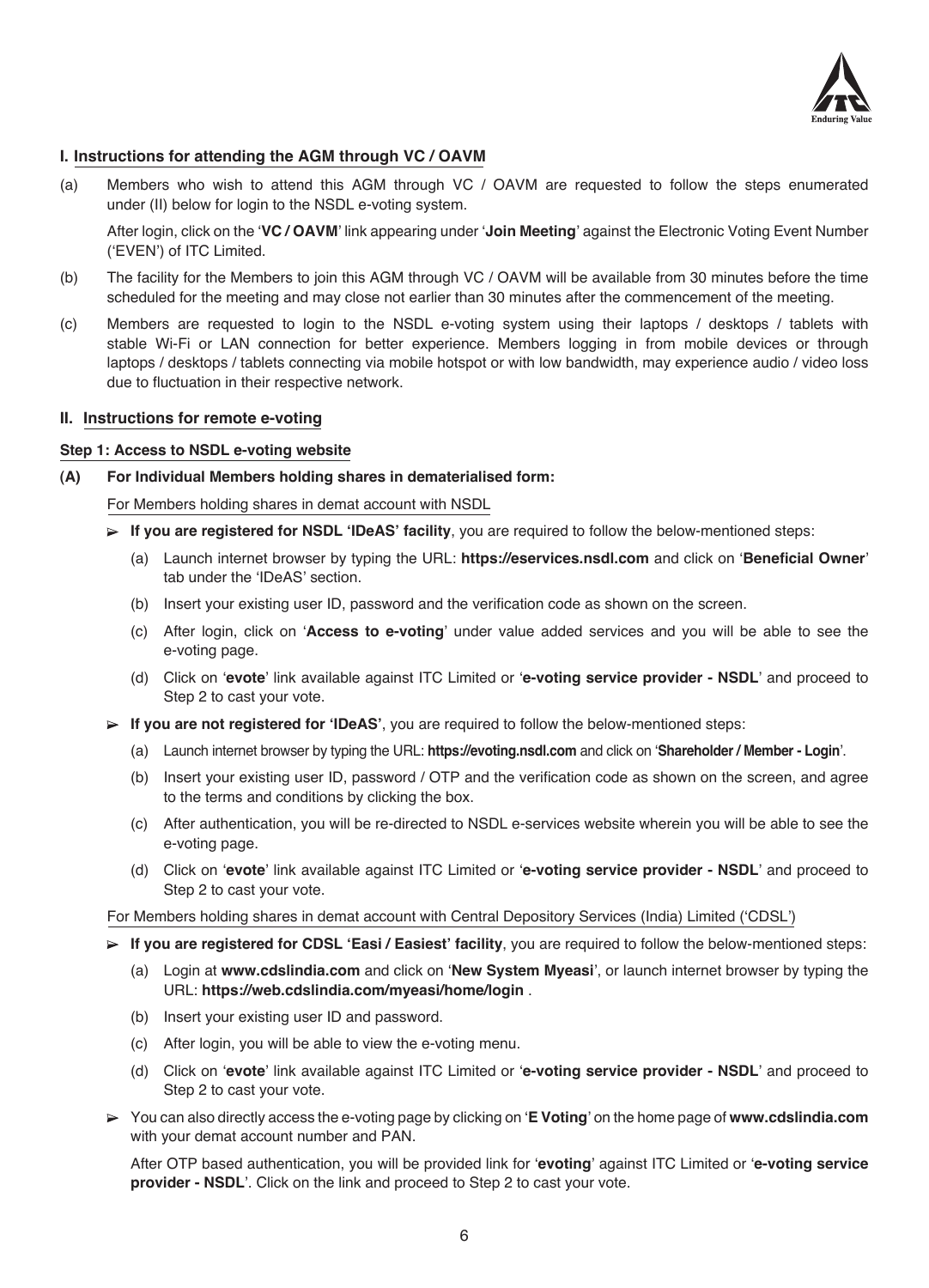

### For Members logging in through the websites of their Depository Participants

- (a) Login to your demat account, using the login credentials, through the concerned Depository Participant registered with NSDL / CDSL for e-voting.
- (b) Click on the option available for e-voting. You will be re-directed to NSDL e-services website wherein you will be able to see the e-voting page.
- (c) Click on '**evote**' link available against ITC Limited or '**e-voting service provider NSDL**' and proceed to Step 2 to cast your vote.
- Members who are unable to retrieve their user ID or password are advised to use 'Forgot User ID' / 'Forgot Password' option(s) available on the websites of the respective Depositories / Depository Participants.
- **(B) For Non-Individual Members holding shares in dematerialised form and Members holding shares in certificate form:**

 If you are holding shares in dematerialised form and are registered for NSDL 'IDeAS' facility, you can login at **https://eservices.nsdl.com** with your existing IDeAS login and click on 'Access to e-voting' to proceed to Step 2 to cast your vote.

Other Members are required to follow the below-mentioned steps:

- (a) Launch internet browser by typing the URL: **https://evoting.nsdl.com** and click on '**Shareholder / Member Login**'.
- (b) Insert your existing user ID, password and the verification code as shown on the screen.

## **User ID:**

| For Members holding shares in                      | 8 character DP ID followed by 8 digit Client ID.                                                             |
|----------------------------------------------------|--------------------------------------------------------------------------------------------------------------|
| demat account with NSDL.                           | For example, if your DP ID is IN300*** and Client ID is 12******,<br>then your user ID is IN300***12******.  |
| For Members holding shares in                      | 16 digit Beneficiary ID.                                                                                     |
| demat account with CDSL.                           | For example, if your Beneficiary ID is 12***************, then your<br>user ID is 12***************          |
| For Members holding shares in<br>certificate form. | EVEN followed by your folio number registered with the<br>Company.                                           |
|                                                    | For example, if the EVEN is 101456 and your folio number is<br>01/12***, then your user ID is 1014560112***. |

#### **Password:**

 (i) **If you are already registered with NSDL for remote e-voting, you should use your existing password for login**.

Members may also use OTP based login.

- (ii) If you are using NSDL e-voting system for the first time, you would need to use your '**initial password**' for login, which has been communicated to you by the Company.
- (iii) If you are unable to retrieve the 'initial password', or have forgotten your password:
	- Click on '**Forgot User Details / Password?**', if holding shares in dematerialised form, or
	- Click on '**Physical User Reset Password?**', if holding shares in certificate form.

 You may also send an e-mail requesting for password at **evoting@nsdl.co.in**, mentioning your name, PAN, registered address and your DP ID & Client ID / folio number.

- (c) Agree to the terms and conditions by clicking the box.
- (d) Click on '**Login**'. Home page of remote e-voting opens.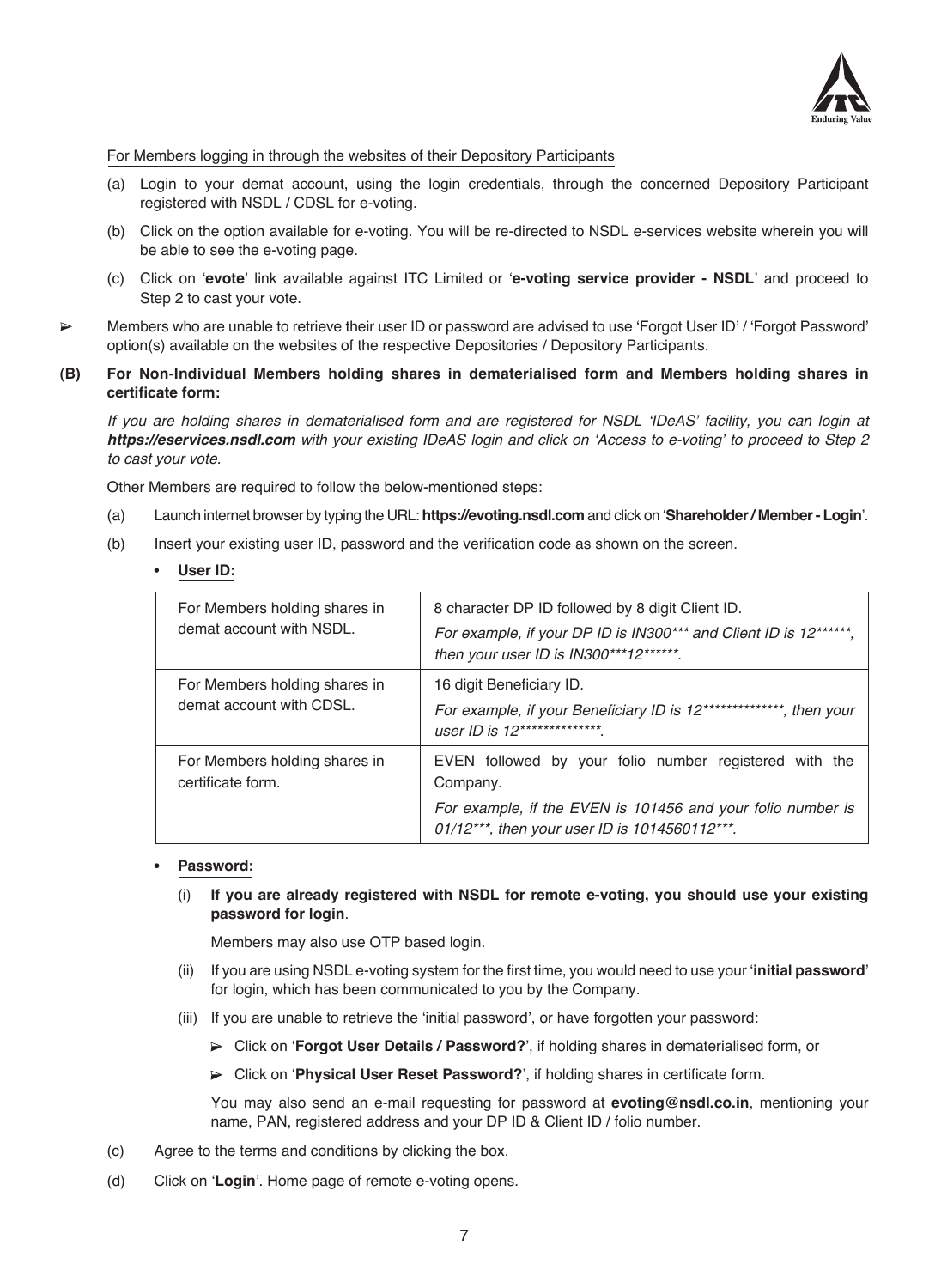

## **Step 2: Cast your vote on NSDL e-voting website**

- (a) Select the EVEN of ITC Limited.
- (b) Now you are ready for remote e-voting as '**Cast Vote**' page opens.
- (c) Cast your vote by selecting appropriate option and click on '**Submit**'. Thereafter click on '**Confirm**' when prompted; upon confirmation, your vote is cast and the message '**Vote cast successfully**' will be displayed.

#### **Other Instructions**

- (a) Corporate and Institutional Members (companies, trusts, societies etc.) are required to send a scanned copy (in PDF / JPG format) of the relevant Board Resolution / appropriate authorisation to the Scrutinizer through e-mail at **rla.itcscrutinizer@gmail.com** with a copy marked to NSDL's e-mail ID **evoting@nsdl.co.in** .
- (b) Those who become Members of the Company after sending the Notice but on or before **13th July, 2022 (cut-off date)** may write to NSDL at **evoting@nsdl.co.in** or to the Company at **isc@itc.in** requesting for user ID and password. On receipt of user ID and password, the steps under 'Step 2: Cast your vote on NSDL e-voting website' should be followed for casting of vote.
- (c) In case of any query / grievance, you may refer to the Frequently Asked Questions for Shareholders and e-voting User Manual for Shareholders available under the Downloads section of NSDL's e-voting website **www.evoting.nsdl.com** or contact:
	- Mr. Amit Vishal, Assistant Vice President, National Securities Depository Limited, Trade World, 'A' Wing, 4th Floor, Kamala Mills Compound, Senapati Bapat Marg, Lower Parel, Mumbai 400 013 at telephone nos. **1800-1020-990**  or **1800-224-430 (toll free)** or at e-mail ID **AmitV@nsdl.co.in** ;
	- (ii) Mr. T. K. Ghosal, Head of ISC, at telephone nos. **1800-345-8152 (toll free)** or **033-2288 6426 / 0034** or at e-mail ID **tunal.ghosal@itc.in** . You may also send your queries to the e-mail ID **isc@itc.in** .

#### **III. Instructions for e-voting during the AGM**

- (a) The procedure for e-voting during the AGM is same as mentioned under (II) above for remote e-voting.
- (b) The aforesaid facility will be available only to those Members who participate in the AGM and who do not cast their votes by remote e-voting prior to the AGM. Members who cast their votes by remote e-voting will not be entitled to cast their votes again.

#### **General Information**

- (a) There will be one vote for every Client ID / folio number irrespective of the number of joint holders.
- (b) In case the Members require any technical assistance with respect to attending the meeting or voting during the meeting, they may contact the helpline numbers mentioned above under Clause (c) of 'Other Instructions' for remote e-voting.

 Individual Members holding shares in dematerialised form may also reach out for any technical issue related to login through their respective Depositories, i.e. NSDL and CDSL, as follows:

- NSDL e-mail at **evoting@nsdl.co.in** or call at telephone nos. **1800-1020-990** or **1800-224-430 (toll free)**.
- CDSL e-mail at **helpdesk.evoting@cdslindia.com** or call at telephone nos. **022-2305 8738** or **022-2305 8542 / 43**.
- (c) **The Results of voting will be declared within two working days from the conclusion of the AGM and the Resolutions will be deemed to be passed on the date of the AGM, subject to receipt of requisite number of votes.** The declared Results, along with the Scrutinizer's Report, will be available forthwith on the Company's corporate website **www.itcportal.com** under the section 'Investor Relations' and on the website of NSDL; such Results will also be forwarded to the National Stock Exchange of India Limited, BSE Limited and The Calcutta Stock Exchange Limited, where the Company's shares are listed.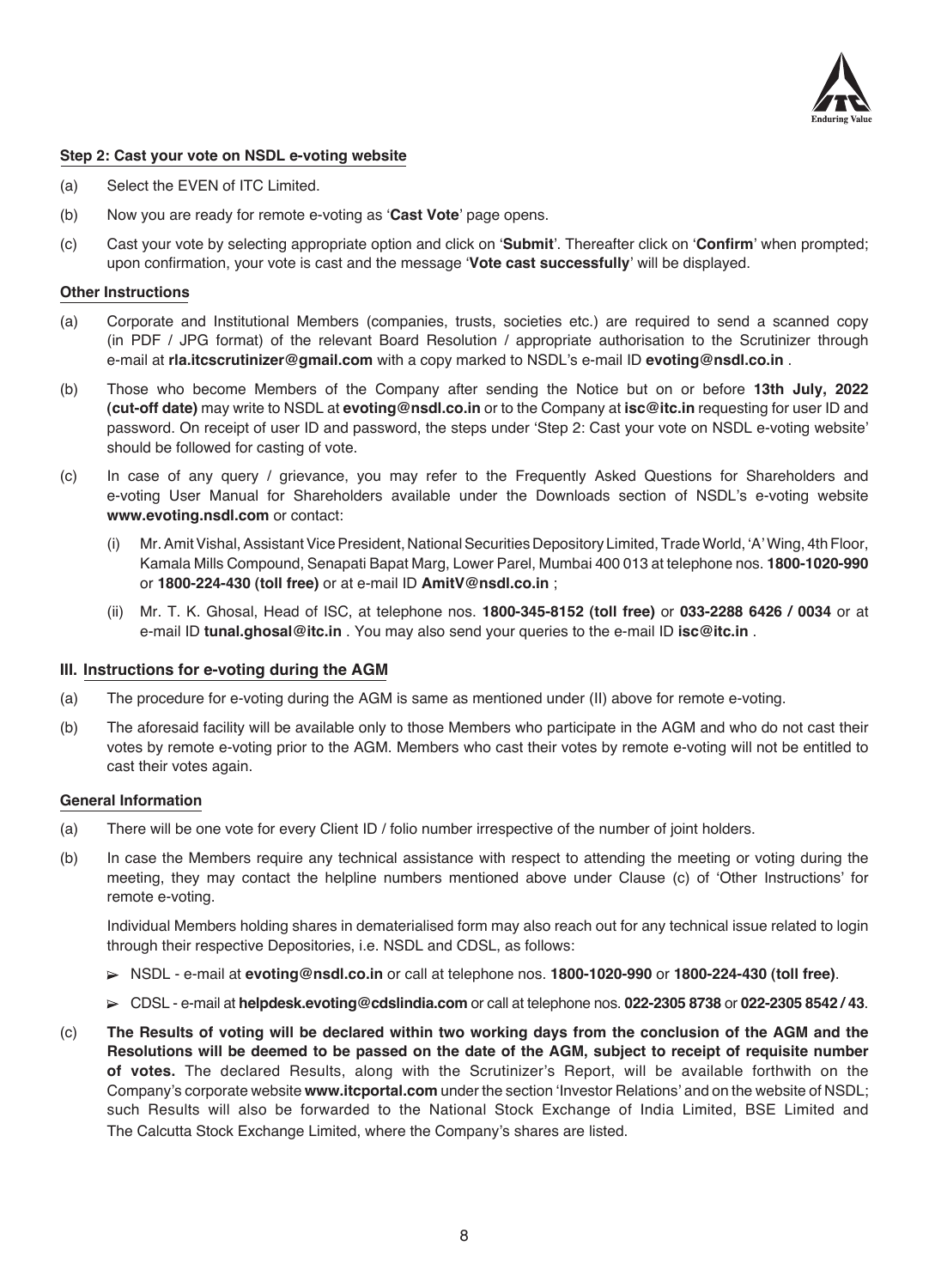

# **EXPLANATORY STATEMENT**

Annexed to the Notice convening the Hundred and Eleventh Annual General Meeting to be held on Wednesday, 20th July, 2022.

# **Item No. 6**

The Board of Directors of the Company ('the Board') at the meeting held on 18th May, 2022, on the recommendation of the Nomination & Compensation Committee, recommended for the approval of the Members, the appointment of Mr. Supratim Dutta as a Director and also as a Wholetime Director of the Company with effect from 22nd July, 2022, as set out in the Resolution relating to his appointment, on the following remuneration:

- (I) **Basic / Consolidated Salary**  ` 13,00,000/- per month.
- (II) **Performance Bonus**  Not exceeding 200% of Basic / Consolidated Salary, payable annually for each financial year, as may be determined by the Board.
- (III) **Long Term Incentives**  Annual value not exceeding 0.05% of the net profits of the Company for the immediately preceding financial year [computed in accordance with Section 198 of the Companies Act, 2013 ('the Act')], as may be determined by the Board.
- (IV) **Perquisites**  In addition to the aforesaid Basic / Consolidated Salary, Performance Bonus and Long Term Incentives, Mr. Dutta shall be entitled to perquisites like gas, electricity, water, furnishings, leave travel concession for self and family, club fees, personal accident insurance, sampling of the Company's products and services etc. in accordance with the rules of the Company, the monetary value of such perquisites being limited to  $\bar{\tau}$  10,00,000/- per annum, for the purposes of which limit perquisites shall be valued as per the provisions of the Income-tax Act, 1961 ('IT Act') and the Rules thereunder, wherever applicable, and in absence of any such provision, perquisites shall be valued at actual cost. However, the following shall not be included in the aforesaid perquisite limit:
	- (a) Rent free accommodation owned / leased / rented by the Company, or Housing Allowance in lieu thereof, as per the rules of the Company.
	- (b) Contributions to Provident Fund and Superannuation Fund up to 27% of salary and contribution to Gratuity Fund up to 8.33% of salary, as defined in the rules of the respective Funds, or up to such other limit as may be prescribed under the IT Act and the Rules thereunder for this purpose.
	- (c) Perquisite value in terms of the IT Act and the Rules thereunder upon exercise of Options and / or Stock Appreciation Rights granted under the Company's Employee Stock Option Schemes and / or Employee Stock Appreciation Rights Scheme.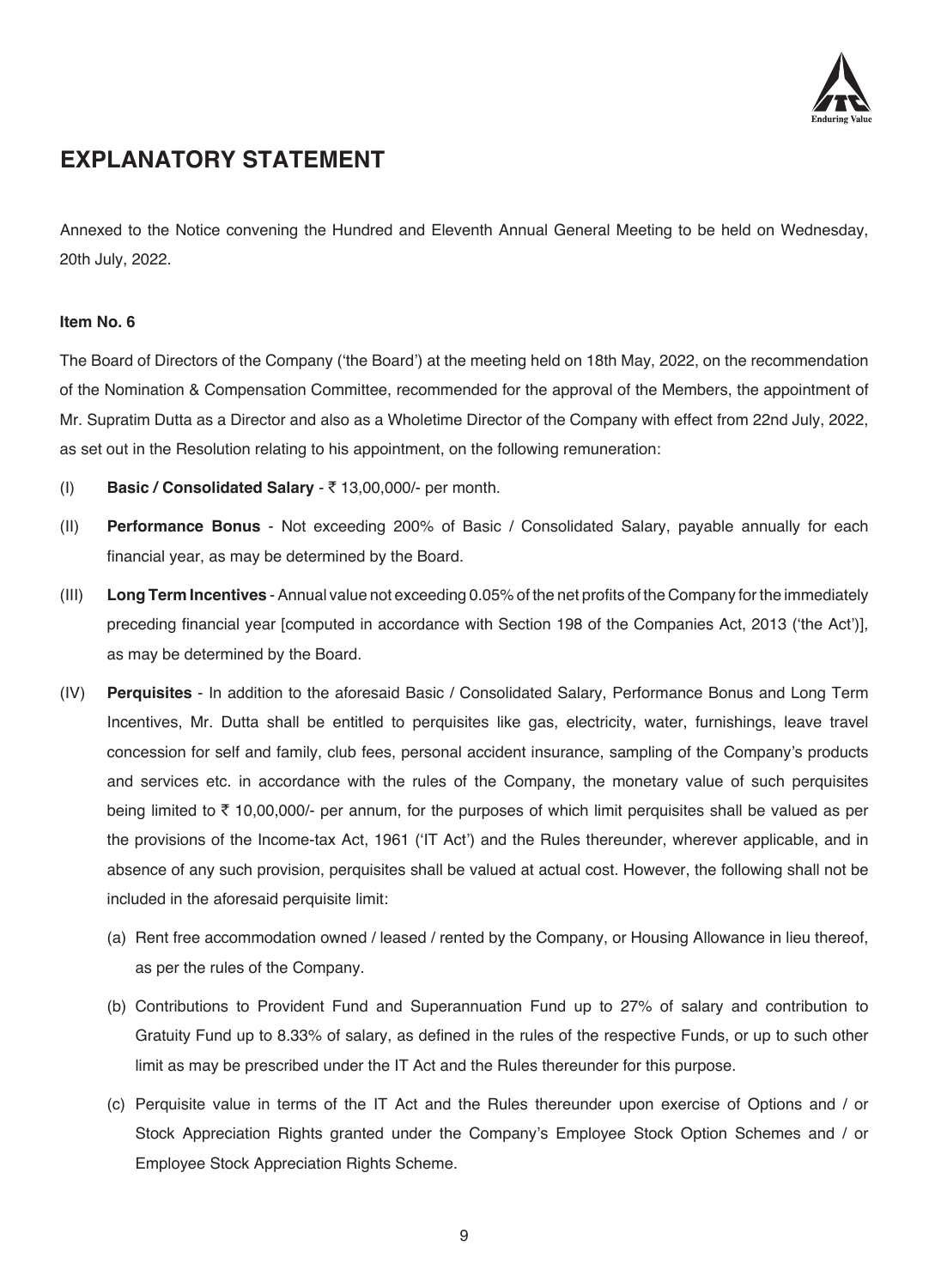

- (d) Medical expenses for self and family as per the rules of the Company.
- (e) Use of chauffeur driven Company car and telecommunication facilities at residence (including payment for local calls and long distance official calls).
- (f) Encashment of unavailed leave as per the rules of the Company at the time of retirement / cessation of service.
- (g) Long service award as per the rules of the Company.
- (h) Costs and expenses incurred by the Company in connection with joining / transfer / retirement as per the rules of the Company.

The aggregate of the remuneration and perquisites / benefits, including contributions towards Provident Fund, Superannuation Fund and Gratuity Fund, payable to Mr. Dutta along with the Chairman & Managing Director and the other Wholetime Directors of the Company taken together, shall be within the limit prescribed under the Act.

Mr. Dutta, pursuant to Section 152 of the Act, has given his consent to act as a Director of the Company, and has also given requisite Notice, pursuant to Section 160 of the Act, proposing his appointment as a Director of the Company.

Additional information in respect of Mr. Dutta, including his brief resume, pursuant to the Securities and Exchange Board of India (Listing Obligations and Disclosure Requirements) Regulations, 2015 and the Secretarial Standard on General Meetings, is provided below:

Mr. Supratim Dutta (55) is the Chief Financial Officer ('CFO') and a Member of the Corporate Management Committee of the Company.

A qualified Chartered Accountant and Cost Accountant, Mr. Dutta joined the Company in November 1990. In a career spanning over three decades at ITC, he has held various senior roles in the finance function, both at the business and corporate level. Before becoming the CFO, he held the position of Corporate Financial Controller of the Company responsible for Accounts, Taxation and Finance operations, and prior to that, he was Executive Vice President - Corporate Finance in charge of the Corporate Treasury, Strategic Planning and Corporate Planning functions of the Company. He has handled various aspects of finance including Planning, Treasury, M&A, Accounting, Taxation, IT, Investor Relations and business strategy.

Mr. Dutta is presently a Non-Executive Director on the Boards of some of the subsidiaries of the Company viz., Surya Nepal Private Limited, WelcomHotels Lanka (Private) Limited, Russell Credit Limited ('RCL'), ITC Investments & Holdings Limited and Indivate Inc., USA. He is a Member of the CII National Committee on Financial Reporting and of the World Business Council for Sustainable Development CFO Network. He is also a Member of the Nomination and Remuneration Committee of RCL. He has not been a Director of any listed company.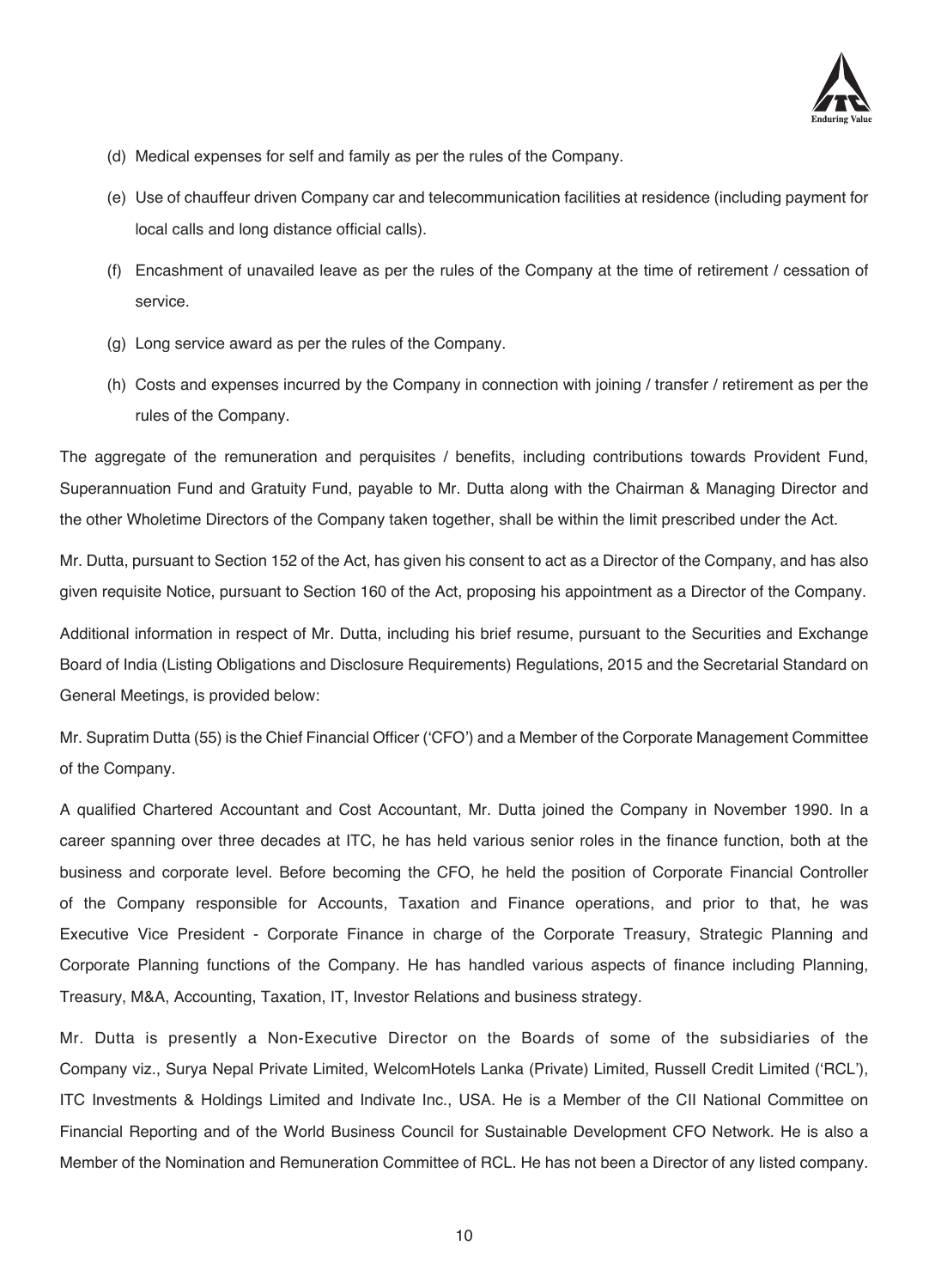

Mr. Dutta possesses appropriate skills, expertise and competencies in the context of the Company's businesses, particularly in the areas of finance, accounts and management. He presently holds 4,51,180 Ordinary Shares in the Company; he does not hold any share in the Company on a beneficial basis for any other person.

Mr. Dutta, and his relatives, are interested in this Resolution. None of the Directors and Key Managerial Personnel of the Company, or their relatives, is interested in this Resolution. Mr. Dutta is not related to any of the Directors or Key Managerial Personnel of the Company.

The Board recommends this Resolution for your approval.

# **Item No. 7**

The Board of Directors of the Company ('the Board') at the meeting held on 18th May, 2022, on the recommendation of the Nomination & Compensation Committee, recommended for the approval of the Members, variation in the terms of remuneration payable to Mr. S. Puri, Chairman & Managing Director, and Messrs. N. Anand and B. Sumant, Wholetime Directors, with effect from 1st October, 2022, as detailed hereunder.

The proposed variation in remuneration is based on the Company's remuneration strategy of being market competitive, performance driven and long-term oriented, while recognising the enduring impact of leadership on business performance and the need to reward talent. The said variation in remuneration also cognises for market benchmarks, compensation trends and the Company's context.

| Name of the Director                                                                                      | <b>Period</b>                                                                      | <b>Basic / Consolidated</b><br>Salary per month |  |  |  |
|-----------------------------------------------------------------------------------------------------------|------------------------------------------------------------------------------------|-------------------------------------------------|--|--|--|
| Mr. S. Puri<br>(Chairman & Managing Director)                                                             | From 1st October, 2022 till the<br>respective date of their<br>term of appointment | ₹ 26,00,000/-                                   |  |  |  |
| Mr. N. Anand<br>(Wholetime Director)                                                                      |                                                                                    | ₹ 15,00,000/- per Director                      |  |  |  |
| Mr. B. Sumant<br>(Wholetime Director)                                                                     |                                                                                    |                                                 |  |  |  |
| $Mr$ P. Tandon, Wholetime Director, will be retiring from the censices of the Company on 21st, luly, 2022 |                                                                                    |                                                 |  |  |  |

Wholetime Director, will be retiring from the services of the Company on 21st July, 202

All other terms of remuneration of Messrs. Puri, Anand and Sumant, as approved by the Members, will remain unchanged.

The aggregate of the remuneration and perquisites / benefits, including contributions towards Provident Fund, Superannuation Fund and Gratuity Fund, payable to the Chairman & Managing Director and the Wholetime Directors of the Company taken together, shall be within the limit prescribed under the Companies Act, 2013.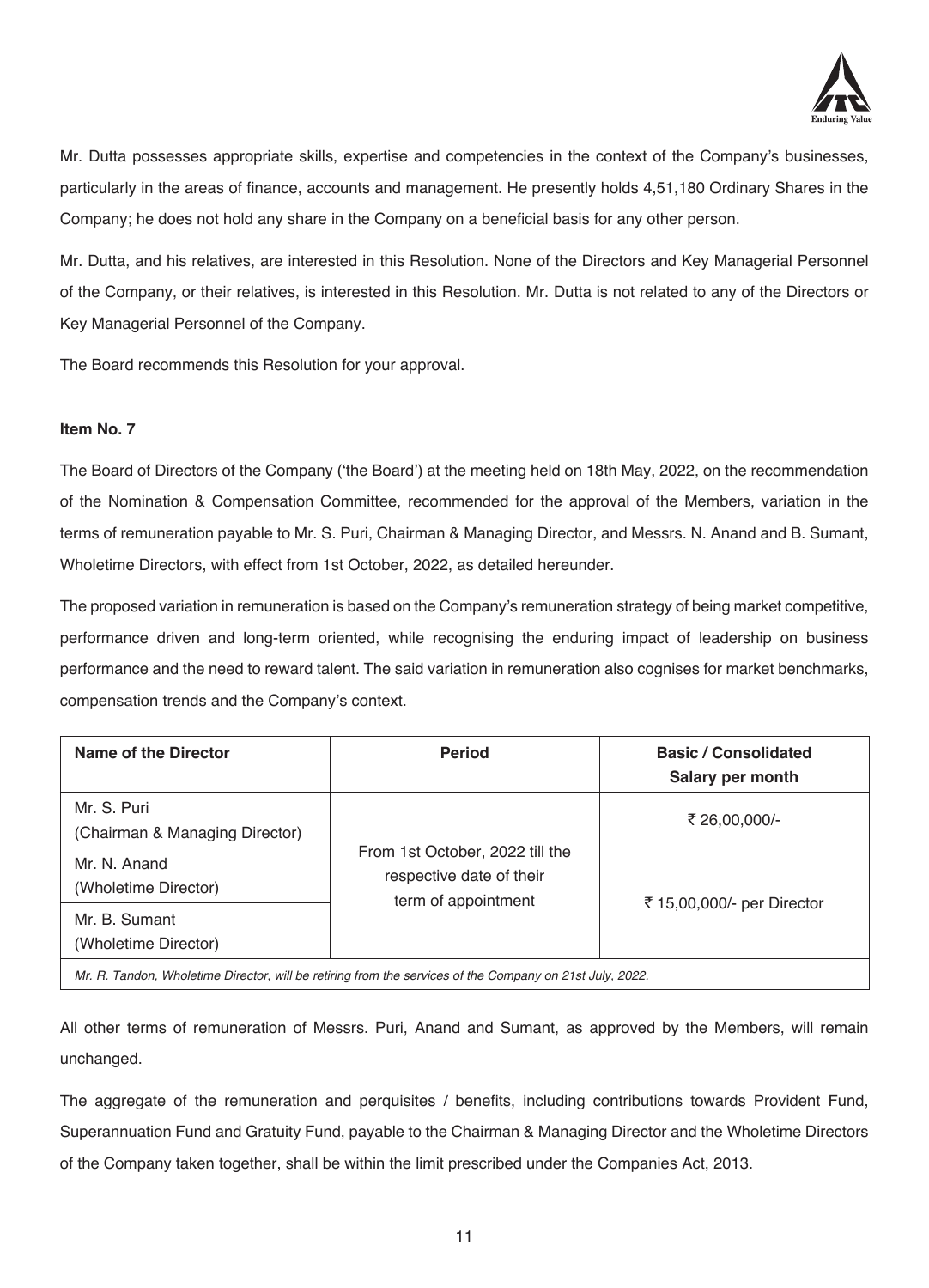

Additional information in respect of Messrs. Puri, Anand and Sumant, pursuant to the Secretarial Standard on General Meetings, is appearing in the Report and Accounts under the sections 'Your Directors' and 'Report on Corporate Governance'.

Messrs. Puri, Anand and Sumant, and their relatives, are interested in this Resolution insofar as the same relates to variation in their respective remuneration. None of the other Directors and Key Managerial Personnel of the Company, or their relatives, is interested in this Resolution.

The Board recommends this Resolution for your approval.

# **Item No. 8**

Regulation 23 of the Securities and Exchange Board of India (Listing Obligations and Disclosure Requirements) Regulations, 2015 ('Listing Regulations') read with the Company's Policy on Related Party Transactions, effective 1st April, 2022, provides that entering into material related party transactions which, either individually or taken together with previous transaction(s) during a financial year, exceed  $\bar{\tau}$  1,000 crores or 10% of the annual consolidated turnover of the Company as per the last audited financial statements, whichever is lower, requires approval of the Members of the Company.

The Company, in order to further its business interests, enters into various transactions with its related parties. Amongst these transactions, the estimated value of transactions with British American Tobacco (GLP) Limited, United Kingdom ('BAT GLP'), a related party under Regulation 2(1)(zb) of the Listing Regulations, during the financial year 2022-23 is expected to exceed the materiality threshold as stated above.

Accordingly, the Board of Directors of the Company ('the Board') at the meeting held on 18th May, 2022, on the recommendation of the Audit Committee, recommended for the approval of the Members, entering into material related party transactions with BAT GLP during the financial year 2022-23, as set out in the Resolution. These transactions will be entered in the ordinary course of business and on arm's length basis.

Other details of the transactions, pursuant to the SEBI Circular No. SEBI/HO/CFD/CMD1/CIR/P/2021/662 dated 22nd November, 2021, are given hereunder:

| SI.<br>No. | <b>Particulars</b>        | <b>Details of transactions</b>                                                                                                                                                                        |  |
|------------|---------------------------|-------------------------------------------------------------------------------------------------------------------------------------------------------------------------------------------------------|--|
| (i)        | Name of the related party | British American Tobacco (GLP)<br>Limited, United Kingdom<br>('BAT GLP'), a subsidiary of British American Tobacco p.l.c.<br>(BAT PLC).                                                               |  |
| (ii)       | Nature of relationship    | The Company is an associate of Tobacco Manufacturers (India)<br>Limited, which is a subsidiary of BAT PLC. By virtue of the same,<br>BAT PLC and its subsidiaries are related parties of the Company. |  |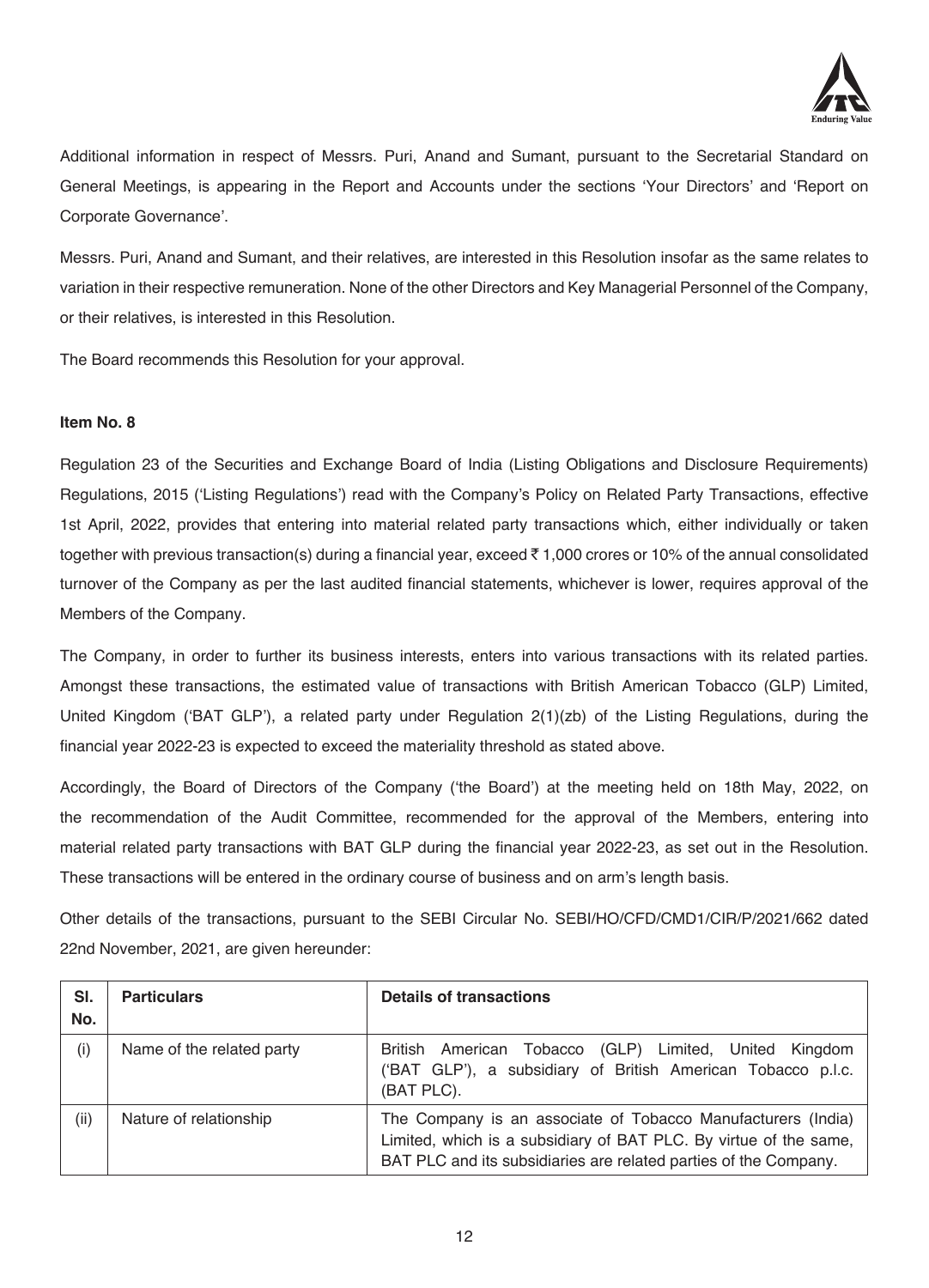

| SI.<br>No. | <b>Particulars</b>                                                                                                                                                                       | <b>Details of transactions</b>                                                                                                                                                                                                                                                                                                                                                                                                                                                                                    |                                                             |
|------------|------------------------------------------------------------------------------------------------------------------------------------------------------------------------------------------|-------------------------------------------------------------------------------------------------------------------------------------------------------------------------------------------------------------------------------------------------------------------------------------------------------------------------------------------------------------------------------------------------------------------------------------------------------------------------------------------------------------------|-------------------------------------------------------------|
| (iii)      | Nature and material terms of the<br>transaction                                                                                                                                          | Nature of the proposed transaction                                                                                                                                                                                                                                                                                                                                                                                                                                                                                | <b>Estimated value for</b><br>the financial year<br>2022-23 |
|            |                                                                                                                                                                                          | Sale of unmanufactured tobacco of<br>Indian origin (including storage / holding<br>charges etc.)                                                                                                                                                                                                                                                                                                                                                                                                                  | ₹ 1,990 crores                                              |
|            |                                                                                                                                                                                          | Purchase of unmanufactured tobacco of<br>international origins                                                                                                                                                                                                                                                                                                                                                                                                                                                    | ₹ 10 crores                                                 |
|            |                                                                                                                                                                                          | Pricing will be benchmarked to similar transactions with<br>unrelated parties with adjustments for commercial terms, as necessary.                                                                                                                                                                                                                                                                                                                                                                                |                                                             |
| (iv)       | Tenure of the transaction                                                                                                                                                                | Financial year 2022-23                                                                                                                                                                                                                                                                                                                                                                                                                                                                                            |                                                             |
| (v)        | Nature of concern or interest                                                                                                                                                            | Financial                                                                                                                                                                                                                                                                                                                                                                                                                                                                                                         |                                                             |
| (vi)       | Value of the transaction                                                                                                                                                                 | Up to ₹2,000 crores                                                                                                                                                                                                                                                                                                                                                                                                                                                                                               |                                                             |
| (vii)      | Percentage of the Company's<br>annual<br>consolidated<br>turnover<br>for the immediately preceding<br>financial year, that is represented<br>by the value of the proposed<br>transaction | 3.10%                                                                                                                                                                                                                                                                                                                                                                                                                                                                                                             |                                                             |
| (viii)     | Justification as to why the related<br>party transaction is in the interest<br>of the Company                                                                                            | The Company has been engaged in development, procurement<br>and supply of unmanufactured tobacco over the last several<br>decades. The Company's vast experience and strategic capabilities<br>that it has developed in this area have enabled it to become the<br>largest exporter of unmanufactured tobacco from<br>India.<br>The Company has been exporting unmanufactured tobacco to<br>BAT GLP for the past several years.<br>proposed transactions will aid the growth of the<br>The<br>Company's business. |                                                             |
| (ix)       | Details of valuation or other<br>external party report, if such                                                                                                                          | Not applicable                                                                                                                                                                                                                                                                                                                                                                                                                                                                                                    |                                                             |
|            | report has been relied upon                                                                                                                                                              |                                                                                                                                                                                                                                                                                                                                                                                                                                                                                                                   |                                                             |
| (x)        | Any other information that may<br>be relevant                                                                                                                                            | Nil                                                                                                                                                                                                                                                                                                                                                                                                                                                                                                               |                                                             |

None of the Directors and Key Managerial Personnel of the Company, or their relatives, is interested in this Resolution.

Members may note that pursuant to the provisions of the Listing Regulations, all related parties of the Company (whether such related party is a party to the above-mentioned transaction or not) shall not vote to approve this Resolution.

The Board recommends this Resolution for your approval.